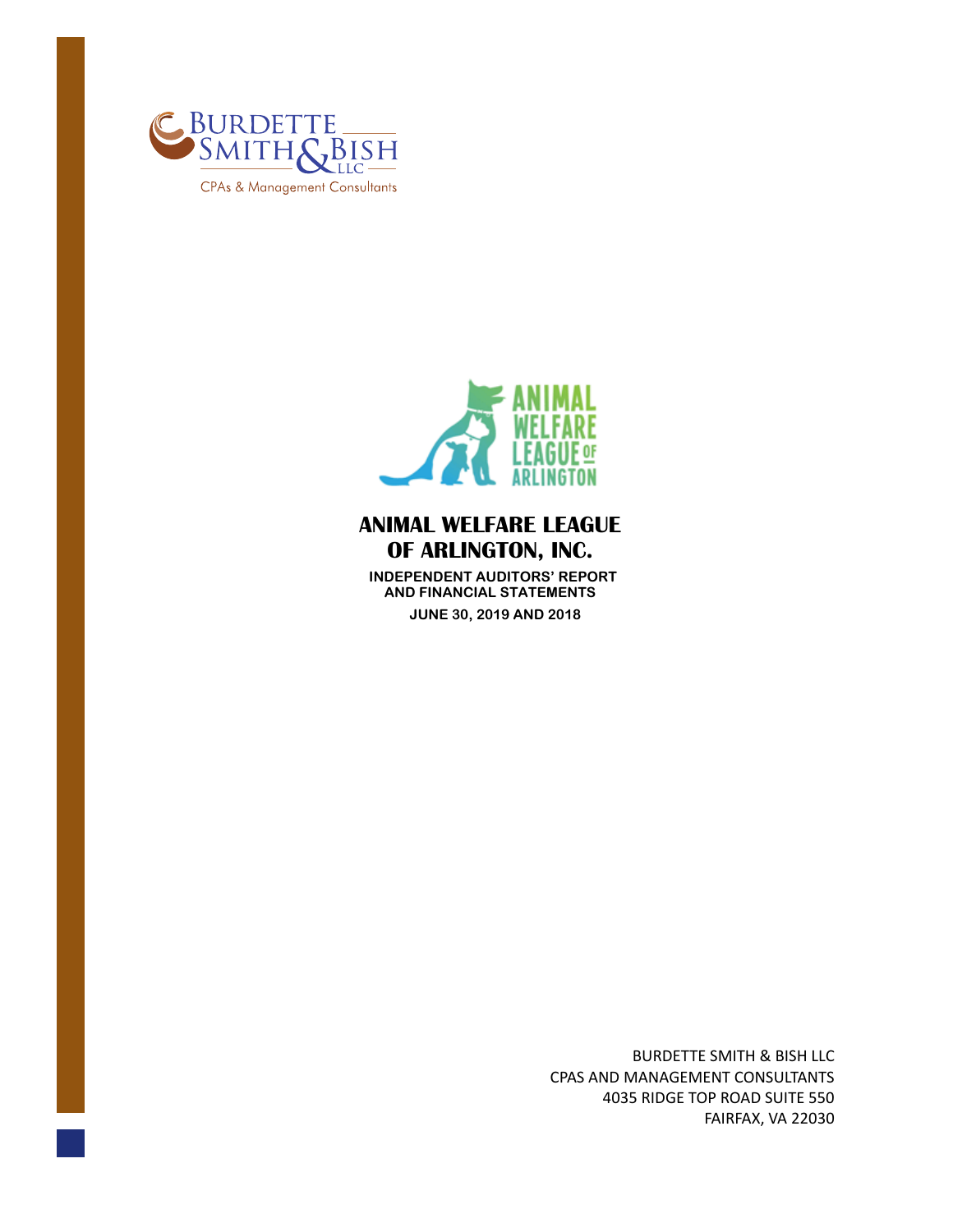**INDEPENDENT AUDITORS' REPORT AND FINANCIAL STATEMENTS**

**JUNE 30, 2019 AND 2018**

#### **CONTENTS**

| <b>Statements of Financial Position</b> | 2      |
|-----------------------------------------|--------|
| <b>Statement of Activities</b>          | 3      |
| <b>Statement of Activities</b>          |        |
| <b>Statement of Functional Expenses</b> | 5      |
| <b>Statement of Functional Expenses</b> | 6      |
| <b>Statements of Cash Flows</b>         |        |
|                                         | 8 - 15 |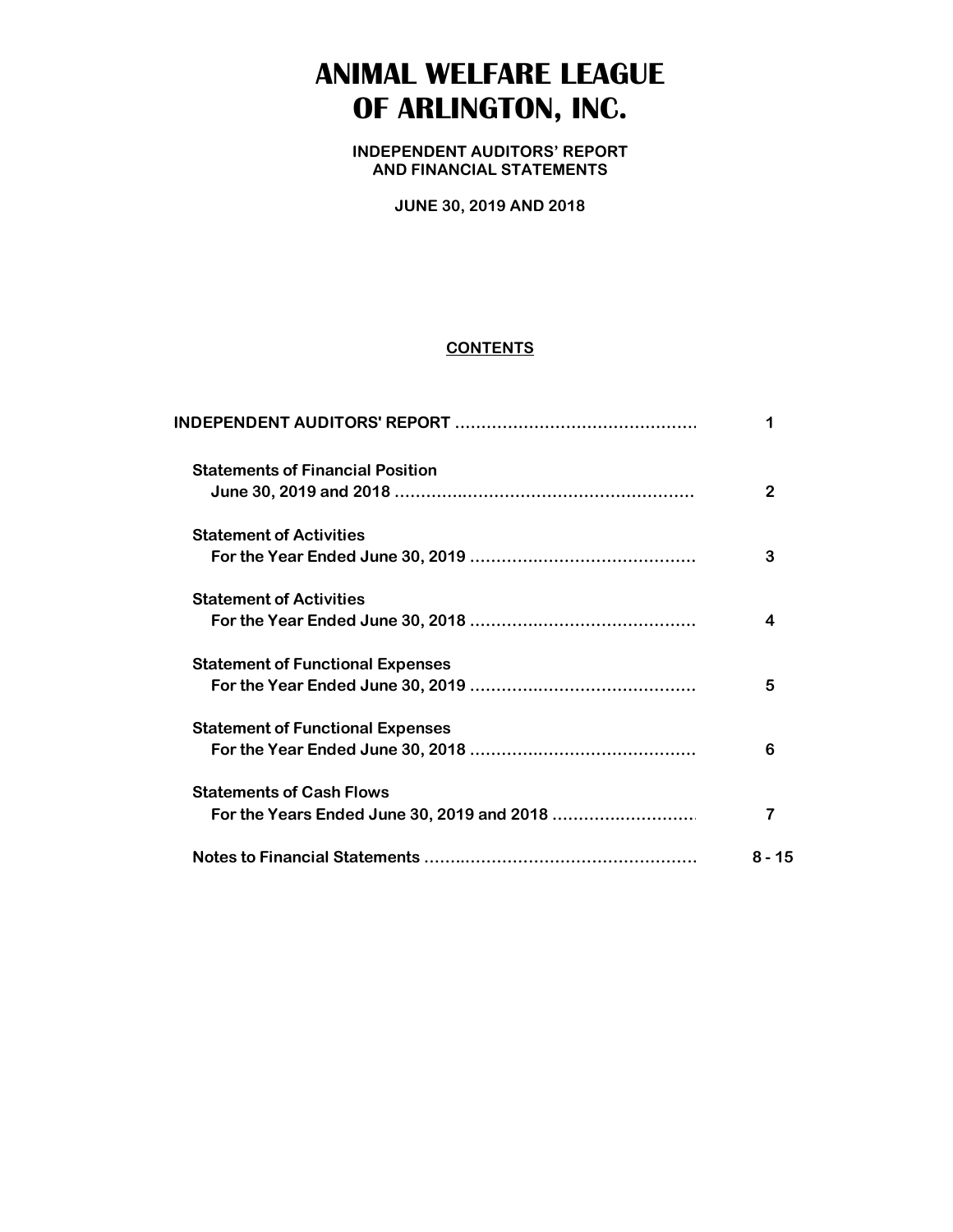

#### **INDEPENDENT AUDITORS' REPORT**

**To the Board of Directors of Animal Welfare League of Arlington, Inc. Arlington, Virginia** 

**We have audited the accompanying financial statements of Animal Welfare League of Arlington, a not-for-profit organization, which comprise the statements of financial position as of June 30, 2019 and 2018, and the related statements of activities, functional expenses and cash flows for the years then ended, and the related notes to the financial statements.** 

#### **Management's Responsibility for the Financial Statements**

**Management is responsible for the preparation and fair presentation of these financial statements in accordance with accounting principles generally accepted in the United States of America; this includes the design, implementation, and maintenance of internal control relevant to the preparation and fair presentation of financial statements that are free from material misstatement, whether due to fraud or error.** 

#### **Auditors' Responsibility**

**Our responsibility is to express an opinion on these financial statements based on our audits. We conducted our audits in accordance with auditing standards generally accepted in the United States of America. Those standards require that we plan and perform the audit to obtain reasonable assurance about whether the financial statements are free from material misstatement.** 

**An audit involves performing procedures to obtain audit evidence about the amounts and disclosures in the financial statements. The procedures selected depend on the auditor's judgment, including the assessment of the risks of material misstatement of the financial statements, whether due to fraud or error. In making those risk assessments, the auditor considers internal control relevant to the entity's preparation and fair presentation of the financial statements in order to design audit procedures that are appropriate in the circumstances, but not for the purpose of expressing an opinion on the effectiveness of the entity's internal control. Accordingly, we express no such opinion. An audit also includes evaluating the appropriateness of accounting policies used and the reasonableness of significant accounting estimates made by management, as well as evaluating the overall presentation of the financial statements.** 

**We believe that the audit evidence we have obtained is sufficient and appropriate to provide a basis for our audit opinion.** 

#### **Opinion**

**In our opinion, the financial statements referred to above present fairly, in all material respects, the financial position of Animal Welfare League of Arlington, Inc. as of June 30, 2019 and 2018, and the changes in its net assets and its cash flows for the years then ended in accordance with accounting principles generally accepted in the United States of America.** 

Burdette Smith & Bish, LLC

**Fairfax, Virginia** 

**October 11, 2019** 

4035 Ridge Top Road, Suite 550 Fairfax, VA 22030 Fel 703-591-5200 Fax 703-385-3572 bsbllc.com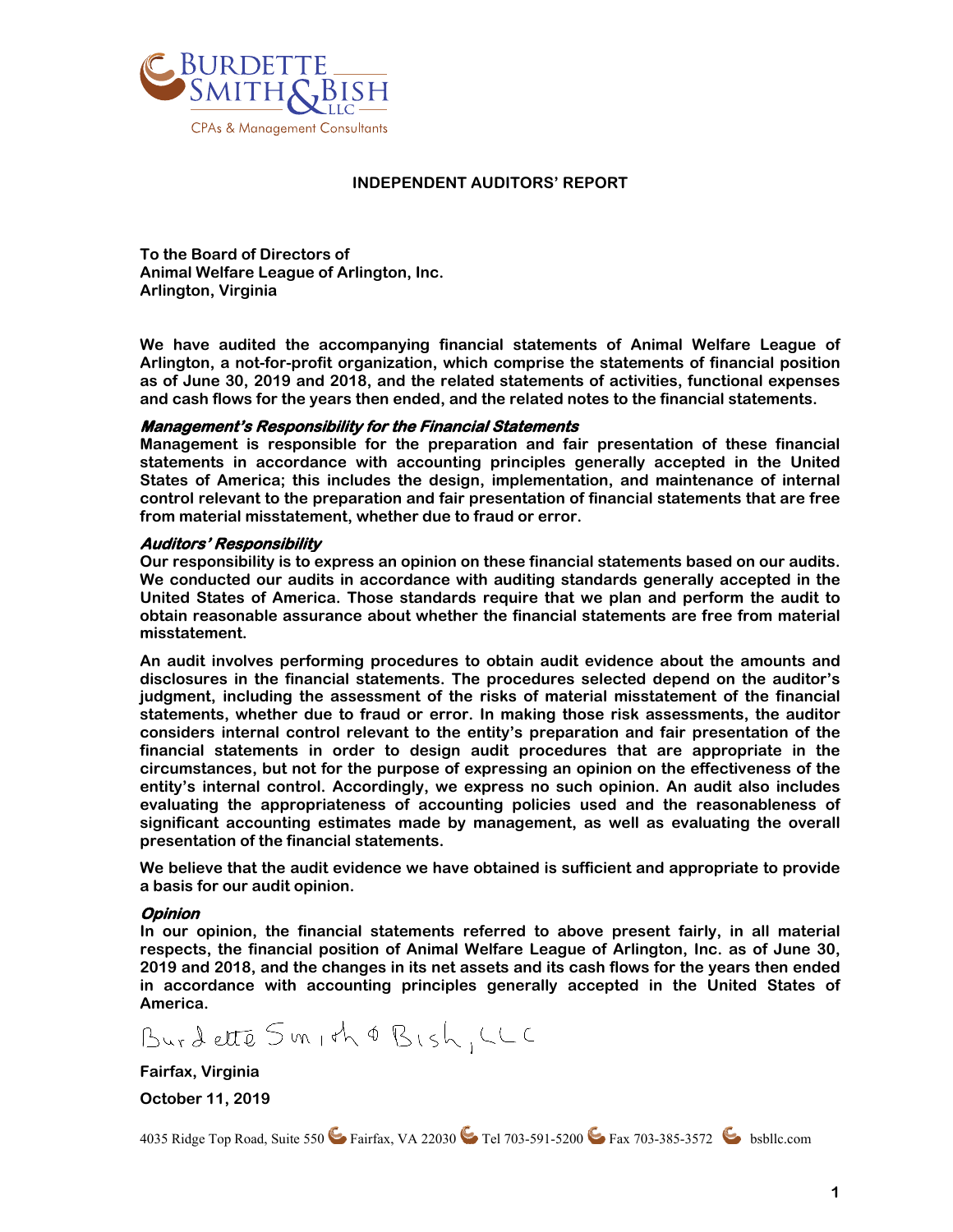**STATEMENTS OF FINANCIAL POSITION JUNE 30, 2019 AND 2018**

|                                         | 2019               | 2018        |
|-----------------------------------------|--------------------|-------------|
| <b>ASSETS</b>                           |                    |             |
| <b>CURRENT ASSETS</b>                   |                    |             |
|                                         | 47,466 \$          | 100,486     |
|                                         | 1,756              | 3,547       |
|                                         | 185,405            |             |
|                                         | 3,302              | 3,203       |
|                                         | 28,819             | 22,195      |
|                                         | 266,748            | 129,431     |
|                                         |                    |             |
|                                         | 6,250,750          | 5,981,900   |
|                                         |                    |             |
|                                         | 5,180,923          | 4,876,434   |
|                                         | (2,503,667)        | (2,350,528) |
|                                         | 2,677,256          | 2,525,906   |
| <b>TOTAL ASSETS</b>                     | 9,194,754 \$<br>\$ | 8,637,237   |
| <b>LIABILITIES AND NET ASSETS</b>       |                    |             |
| <b>CURRENT LIABILITIES</b>              |                    |             |
|                                         | 89,210 \$          | 81,840      |
|                                         | 152,803            | 145,961     |
|                                         |                    | 975         |
|                                         | 242,013            | 228,776     |
| <b>NET ASSETS</b>                       |                    |             |
|                                         | 8,555,257          | 7,972,622   |
|                                         | 397,484            | 435,839     |
|                                         | 8,952,741          | 8,408,461   |
|                                         |                    |             |
| <b>TOTAL LIABILITIES AND NET ASSETS</b> | 9,194,754 \$<br>\$ | 8,637,237   |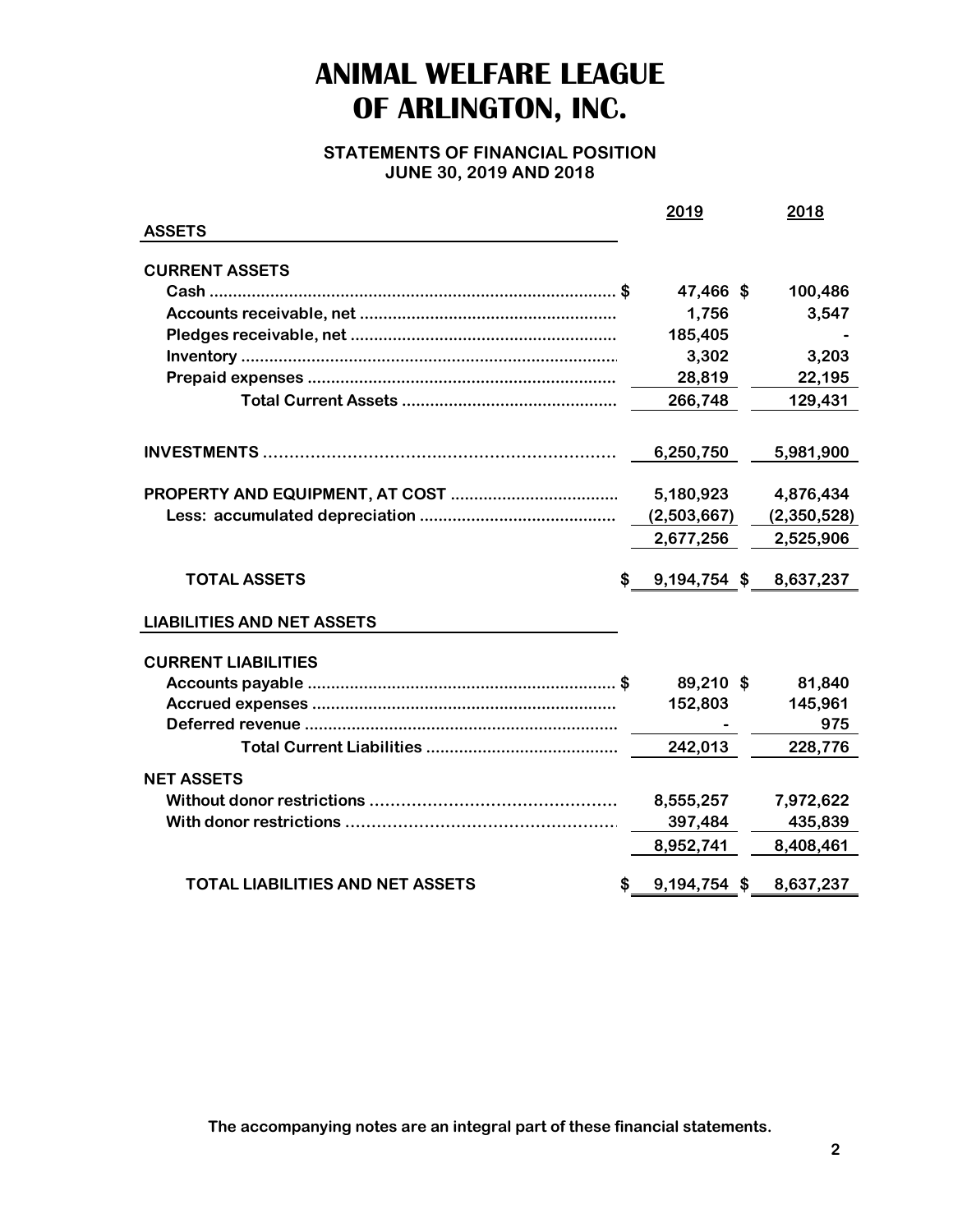### **STATEMENT OF ACTIVITIES FOR THE YEAR ENDED JUNE 30, 2019**

|                                           | <b>Without Donor</b><br><b>Restrictions</b> | <b>With Donor</b><br><b>Restrictions</b> | Total     |
|-------------------------------------------|---------------------------------------------|------------------------------------------|-----------|
| <b>Support and Revenue</b>                |                                             |                                          |           |
| Adoptions and educational programs \$     | 361,724 \$                                  | - \$                                     | 361,724   |
|                                           | 1,476,285                                   |                                          | 1,476,285 |
|                                           | 1,777,353                                   | 146,610                                  | 1,923,963 |
| Special events revenue, net of expenses   | 99,296                                      |                                          | 99,296    |
|                                           | 45,093                                      |                                          | 45,093    |
| Investment income (loss), net of expenses | 316,351                                     |                                          | 316,351   |
|                                           | 4,076,102                                   | 146,610                                  | 4,222,712 |
|                                           | 184,965                                     | (184,965)                                |           |
|                                           | 4,261,067                                   | (38, 355)                                | 4,222,712 |
| <b>Expenses</b>                           |                                             |                                          |           |
|                                           | 3,165,632                                   |                                          | 3,165,632 |
| <b>Support services:</b>                  |                                             |                                          |           |
|                                           | 74,139                                      |                                          | 74,139    |
|                                           | 438,661                                     |                                          | 438,661   |
|                                           | 3,678,432                                   |                                          | 3,678,432 |
|                                           | 582,635                                     | (38, 355)                                | 544,280   |
|                                           | 7,972,622                                   | 435,839                                  | 8,408,461 |
|                                           | 8,555,257 \$                                | 397,484 \$                               | 8,952,741 |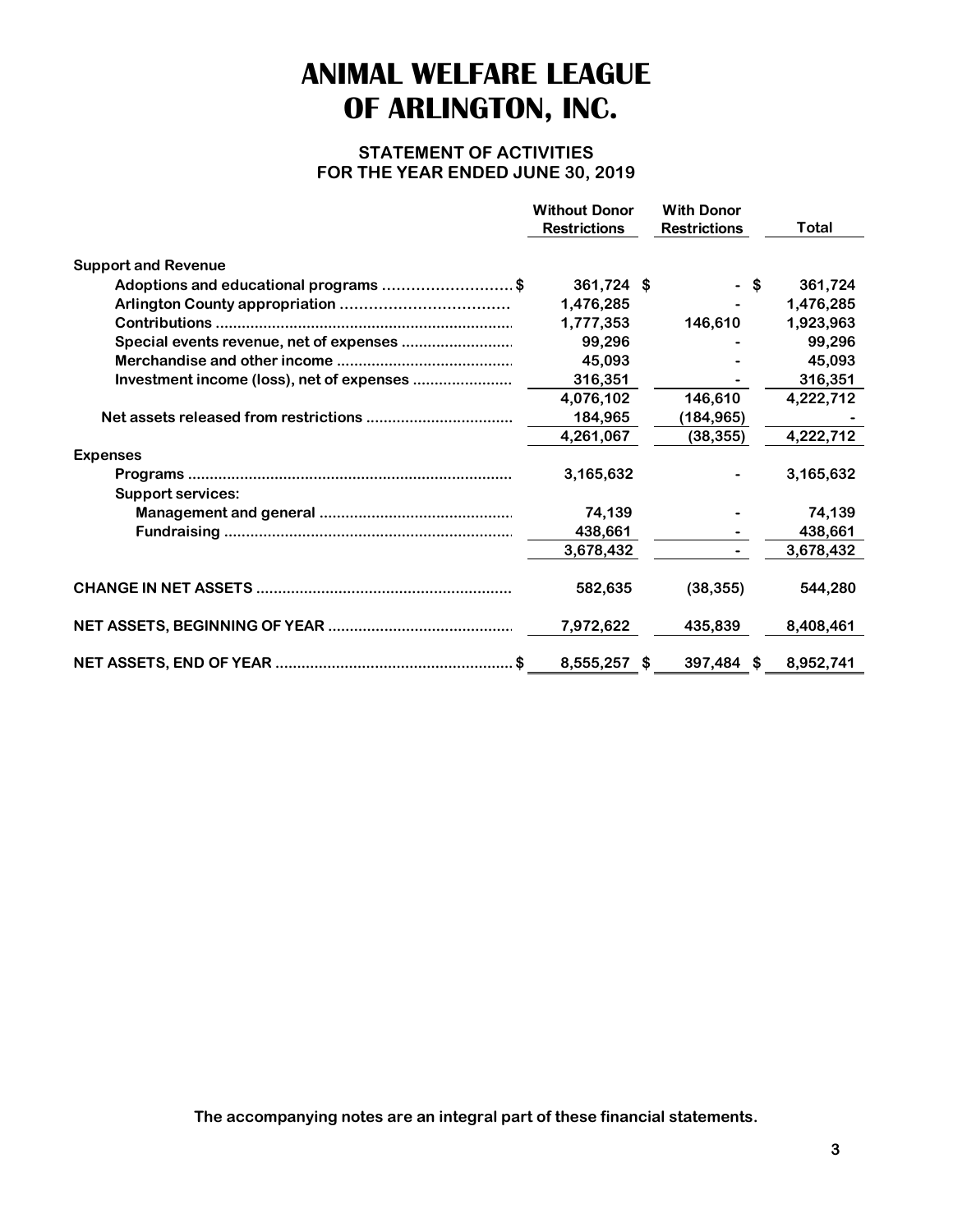### **STATEMENT OF ACTIVITIES FOR THE YEAR ENDED JUNE 30, 2018**

|                                           | <b>Without Donor</b><br><b>Restrictions</b> | <b>With Donor</b><br><b>Restrictions</b> | <b>Total</b> |
|-------------------------------------------|---------------------------------------------|------------------------------------------|--------------|
| <b>Support and Revenue</b>                |                                             |                                          |              |
| Adoptions and educational programs \$     | 298,067 \$                                  | - \$                                     | 298,067      |
|                                           | 1,419,517                                   |                                          | 1,419,517    |
|                                           | 1,677,473                                   | 89,429                                   | 1,766,902    |
|                                           | 94,733                                      |                                          | 94,733       |
|                                           | 29,627                                      |                                          | 29,627       |
| Investment income (loss), net of expenses | 467,751                                     |                                          | 467,751      |
|                                           | 3,987,168                                   | 89,429                                   | 4,076,597    |
|                                           | 130,088                                     | (130,088)                                |              |
|                                           | 4,117,256                                   | (40, 659)                                | 4,076,597    |
| <b>Expenses</b>                           |                                             |                                          |              |
|                                           | 2,803,483                                   |                                          | 2,803,483    |
| <b>Support services:</b>                  |                                             |                                          |              |
|                                           | 45,546                                      |                                          | 45,546       |
|                                           | 410,532                                     |                                          | 410,532      |
|                                           | 3,259,561                                   |                                          | 3,259,561    |
|                                           | 857,695                                     | (40, 659)                                | 817,036      |
|                                           | 7,114,927                                   | 476,498                                  | 7,591,425    |
|                                           | 7,972,622 \$                                | 435,839                                  | \$8,408,461  |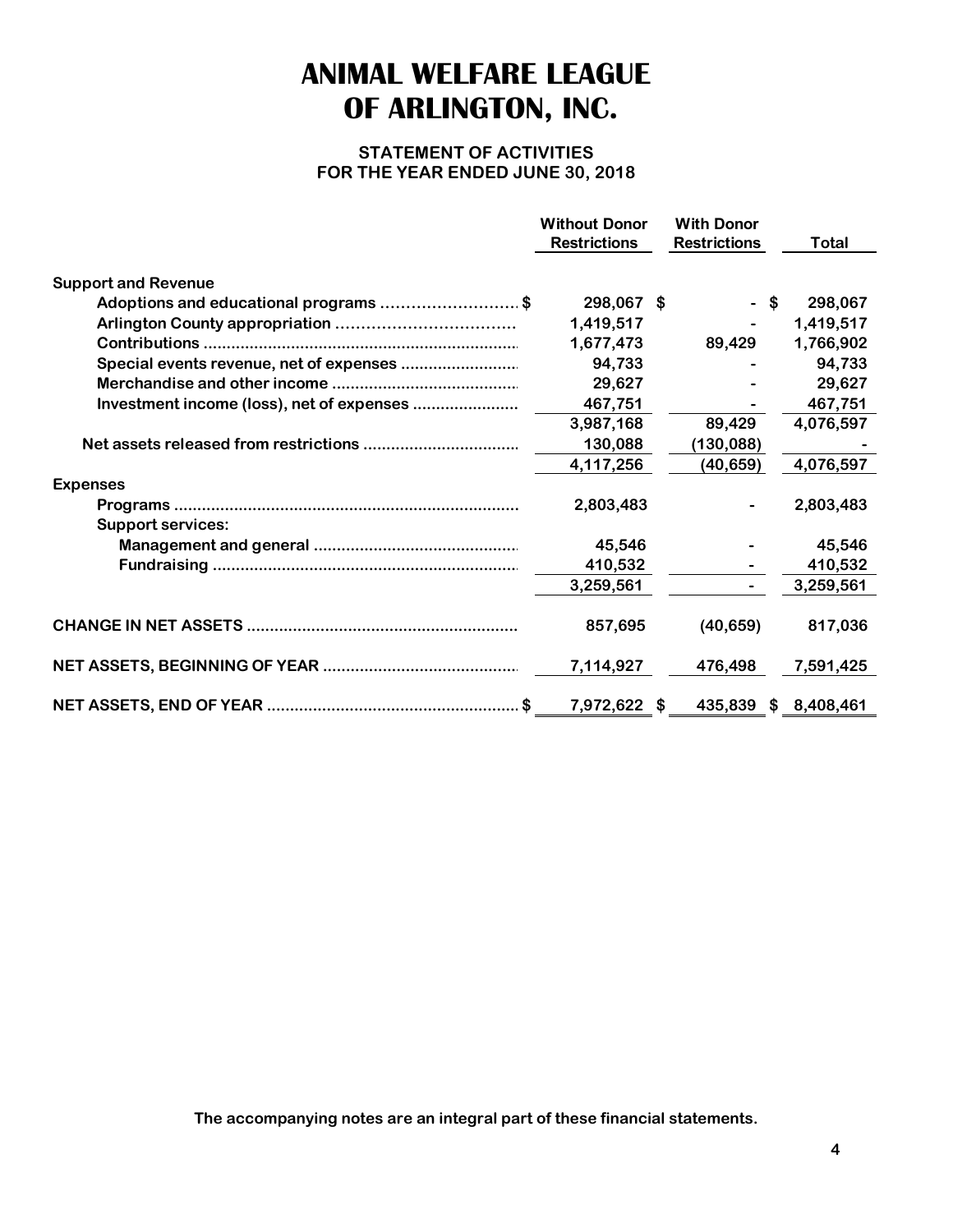### **STATEMENT OF FUNCTIONAL EXPENSES FOR THE YEAR ENDED JUNE 30, 2019**

|                              |                   |                 | <b>Program Services</b> |                 |                 |                   |                    |                |
|------------------------------|-------------------|-----------------|-------------------------|-----------------|-----------------|-------------------|--------------------|----------------|
|                              |                   |                 | Total                   |                 | Total           |                   |                    |                |
|                              | <b>Shelter</b>    | Animal          | County                  | Community       | Program         | <b>Management</b> |                    | Total          |
|                              | <b>Operations</b> | Control         | <b>Services</b>         | <b>Services</b> | <b>Services</b> | and General       | <b>Fundraising</b> | 2019           |
| Animal care                  | 194.123           | - \$            | 194,123<br>S            | 115.855<br>S    | 309,978<br>- \$ | \$                |                    | 309,978<br>S   |
| Communications               | 17,005            | 19,180          | 36,185                  | 4,416           | 40,601          | 1,105             | 2,051              | 43,757         |
| Community programs           |                   |                 |                         | 98,490          | 98,490          |                   |                    | 98,490         |
| Depreciation                 | 136,322           | 34,080          | 170,402                 | 36,561          | 206,963         | 6,815             | 13,632             | 227,410        |
| Donated services             |                   |                 |                         | 15,933          | 15,933          |                   |                    | 15,933         |
| Employee benefits            | 176,377           | 45,994          | 222,371                 | 61,582          | 283,953         | 2,854             | 33,918             | 320,725        |
| Events and appeals           |                   |                 |                         |                 |                 |                   | 68,148             | 68,148         |
| Humane education             |                   |                 |                         | 35,070          | 35,070          |                   |                    | 35,070         |
|                              | 11,412            | 17,689          | 29,101                  | 16,789          | 45,890          |                   |                    | 45,890         |
| Microchip expense            | 12,024            |                 | 12,024                  |                 | 12,024          |                   |                    | 12,024         |
| Miscellaneous                | 337               | 85              | 422                     | 732             | 1,154           | 8,120             | 196                | 9,470          |
| Office expense and equipment | 45,254            | 3.829           | 49,083                  | 14,325          | 63,408          | 580               | 1,985              | 65,973         |
| Payroll taxes                | 82,678            | 25,555          | 108,233                 | 24,052          | 132,285         | 1,503             | 16,536             | 150,324        |
| Printing and postage         | 1,822             | 402             | 2,224                   | 2,561           | 4,785           | 212               | 32,519             | 37,516         |
| Professional services        | 5,875             | 6,142           | 12,017                  | 6,938           | 18,955          | 29,081            | 15,975             | 64,011         |
| Public relations             |                   |                 |                         | 1,469           | 1,469           |                   | 2,806              | 4,275          |
| Repairs and maintenance      | 20,698            | 23,001          | 43,699                  | 22.593          | 66.292          | 1,979             | 24,430             | 92,701         |
|                              | 1,063,343         | 328,455         | 1,391,798               | 309,492         | 1,701,290       | 19,056            | 212,395            | 1,932,741      |
|                              | 12,812            | 5,062           | 17,874                  | 5,216           | 23,090          |                   |                    | 23,090         |
|                              | 10,579            | 5,953           | 16,532                  | 11,808          | 28,340          | 274               | 4,708              | 33,322         |
|                              |                   |                 |                         |                 |                 |                   | 1,442              | 1,442          |
|                              | 28,968            | 8,603           | 37,571                  | 10,018          | 47,589          | 2,287             | 4,573              | 54,449         |
|                              |                   |                 |                         | 1,295           | 1,295           |                   |                    | 1,295          |
| Workers compensation         | 16,736            | 5,173           | 21,909                  | 4,869           | 26,778          | 273               | 3,347              | 30,398         |
|                              | 1,836,365         | - 56<br>529,203 | 2,365,568               | 800,064         | 3,165,632       | 74,139            | 438,661<br>- 5     | 3,678,432<br>S |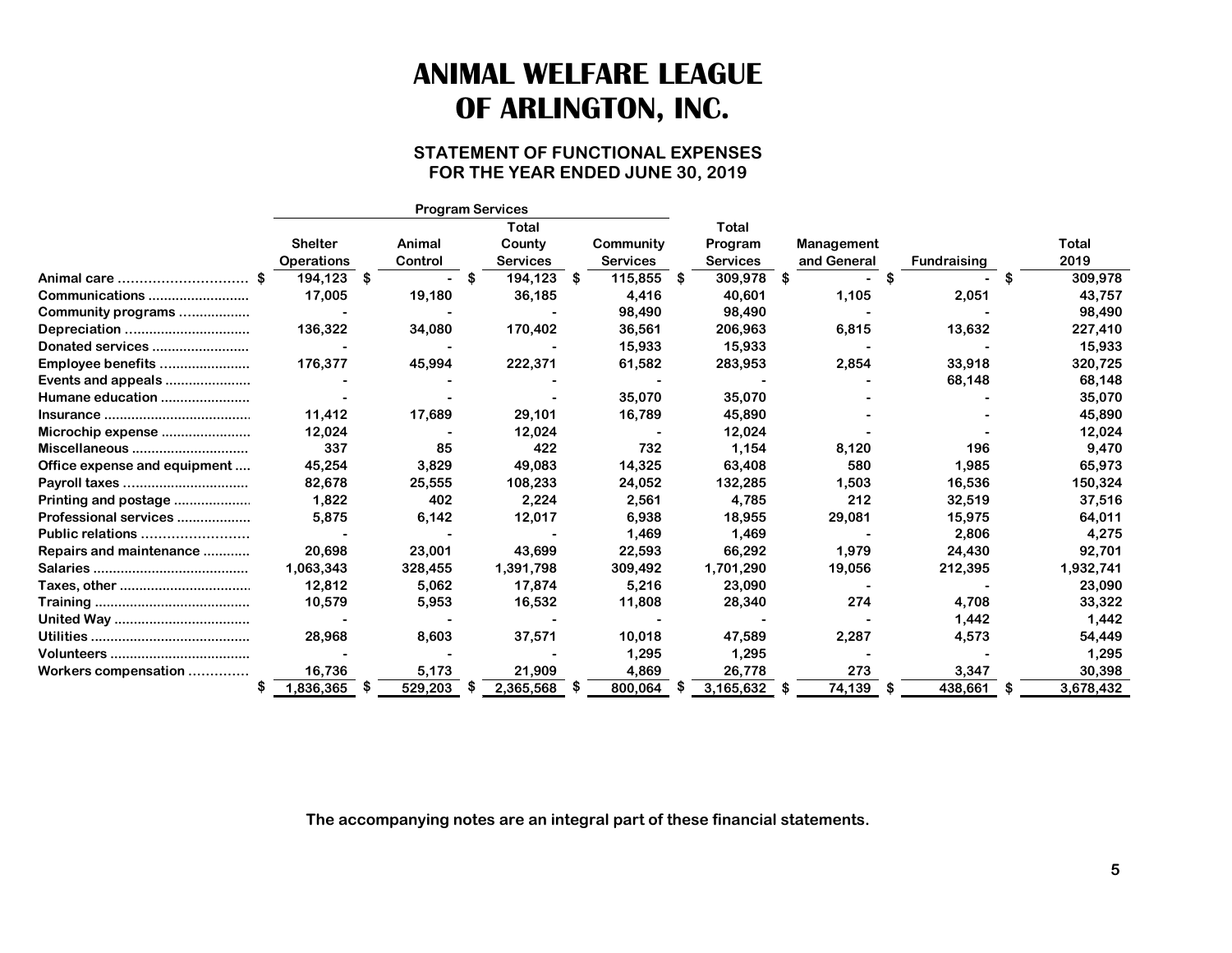### **STATEMENT OF FUNCTIONAL EXPENSES FOR THE YEAR ENDED JUNE 30, 2018**

|                              |                   |      | <b>Program Services</b> |      |           |      |                 |      |                 |                   |    |                    |     |           |
|------------------------------|-------------------|------|-------------------------|------|-----------|------|-----------------|------|-----------------|-------------------|----|--------------------|-----|-----------|
|                              |                   |      |                         |      | Total     |      |                 |      | Total           |                   |    |                    |     |           |
|                              | <b>Shelter</b>    |      | Animal                  |      | County    |      | Community       |      | Program         | <b>Management</b> |    |                    |     | Total     |
|                              | <b>Operations</b> |      | Control                 |      | Services  |      | <b>Services</b> |      | <b>Services</b> | and General       |    | <b>Fundraising</b> |     | 2018      |
| Animal care                  | 116,317 \$        |      |                         | - \$ | 116,317   | - \$ | 144,608         | - 36 | 260,925         | \$                | S  |                    | -S  | 260,925   |
|                              |                   |      |                         |      |           |      |                 |      |                 | 2,500             |    |                    |     | 2,500     |
| Communications               | 15,848            |      | 17,115                  |      | 32,963    |      | 2,992           |      | 35,955          | 1,098             |    | 1,916              |     | 38,969    |
| Community programs           |                   |      |                         |      |           |      | 68,430          |      | 68,430          |                   |    |                    |     | 68,430    |
| Depreciation                 | 132,332           |      | 33,083                  |      | 165,415   |      | 35,142          |      | 200,557         | 6,617             |    | 13,233             |     | 220,407   |
| Donated services             |                   |      |                         |      |           |      | 15,760          |      | 15,760          |                   |    |                    |     | 15,760    |
| Employee benefits            | 162,249           |      | 45,484                  |      | 207,733   |      | 57,546          |      | 265,279         | 2,069             |    | 31,920             |     | 299,268   |
| Events and appeals           |                   |      |                         |      |           |      |                 |      |                 |                   |    | 73,402             |     | 73,402    |
| Humane education             |                   |      |                         |      |           |      | 25,826          |      | 25,826          |                   |    |                    |     | 25,826    |
|                              | 12,600            |      | 17,971                  |      | 30,571    |      | 18,634          |      | 49,205          |                   |    |                    |     | 49,205    |
| Microchip expense            | 6,878             |      |                         |      | 6,878     |      |                 |      | 6,878           |                   |    |                    |     | 6,878     |
| Miscellaneous                | 199               |      | (52)                    |      | 147       |      | 249             |      | 396             | 6,487             |    | 24                 |     | 6,907     |
| Office expense and equipment | 30,314            |      | 3,884                   |      | 34,198    |      | 9,599           |      | 43,797          | 245               |    | 1,061              |     | 45,103    |
| Payroll taxes                | 72,010            |      | 22,258                  |      | 94,268    |      | 20,948          |      | 115,216         | 1,309             |    | 14,402             |     | 130,927   |
| Printing and postage         | 1,890             |      | 706                     |      | 2,596     |      | 4,007           |      | 6,603           | 190               |    | 29,983             |     | 36,776    |
| Professional services        | 22,825            |      | 7,503                   |      | 30,328    |      | 20,687          |      | 51,015          | 3,644             |    | 22,247             |     | 76,906    |
| Public relations             |                   |      |                         |      |           |      | 1,610           |      | 1,610           |                   |    | 1,203              |     | 2,813     |
| Repairs and maintenance      | 18,991            |      | 26,580                  |      | 45,571    |      | 15,729          |      | 61,300          | 1,731             |    | 21,048             |     | 84,079    |
|                              | 919,570           |      | 283,873                 |      | 1,203,443 |      | 268,322         |      | 1,471,765       | 16,729            |    | 184,652            |     | 1,673,146 |
|                              | 13,861            |      | 5,494                   |      | 19,355    |      | 5,652           |      | 25,007          |                   |    |                    |     | 25,007    |
|                              | 3,742             |      | 8,667                   |      | 12,409    |      | 7,110           |      | 19,519          | 297               |    | 5,455              |     | 25,271    |
|                              |                   |      |                         |      |           |      |                 |      |                 |                   |    | 1,985              |     | 1,985     |
|                              | 29,281            |      | 8.701                   |      | 37,982    |      | 10,170          |      | 48,152          | 2,326             |    | 4,657              |     | 55,135    |
|                              |                   |      |                         |      |           |      | 3,537           |      | 3,537           |                   |    |                    |     | 3,537     |
| Workers compensation         | 16,719            |      | 5,168                   |      | 21,887    |      | 4,864           |      | 26,751          | 304               |    | 3,344              |     | 30,399    |
|                              | 1,575,626         | - \$ | 486,435                 | -56  | 2,062,061 | \$   | 741,422         |      | 2,803,483       | \$<br>45,546      | \$ | 410,532            | -\$ | 3,259,561 |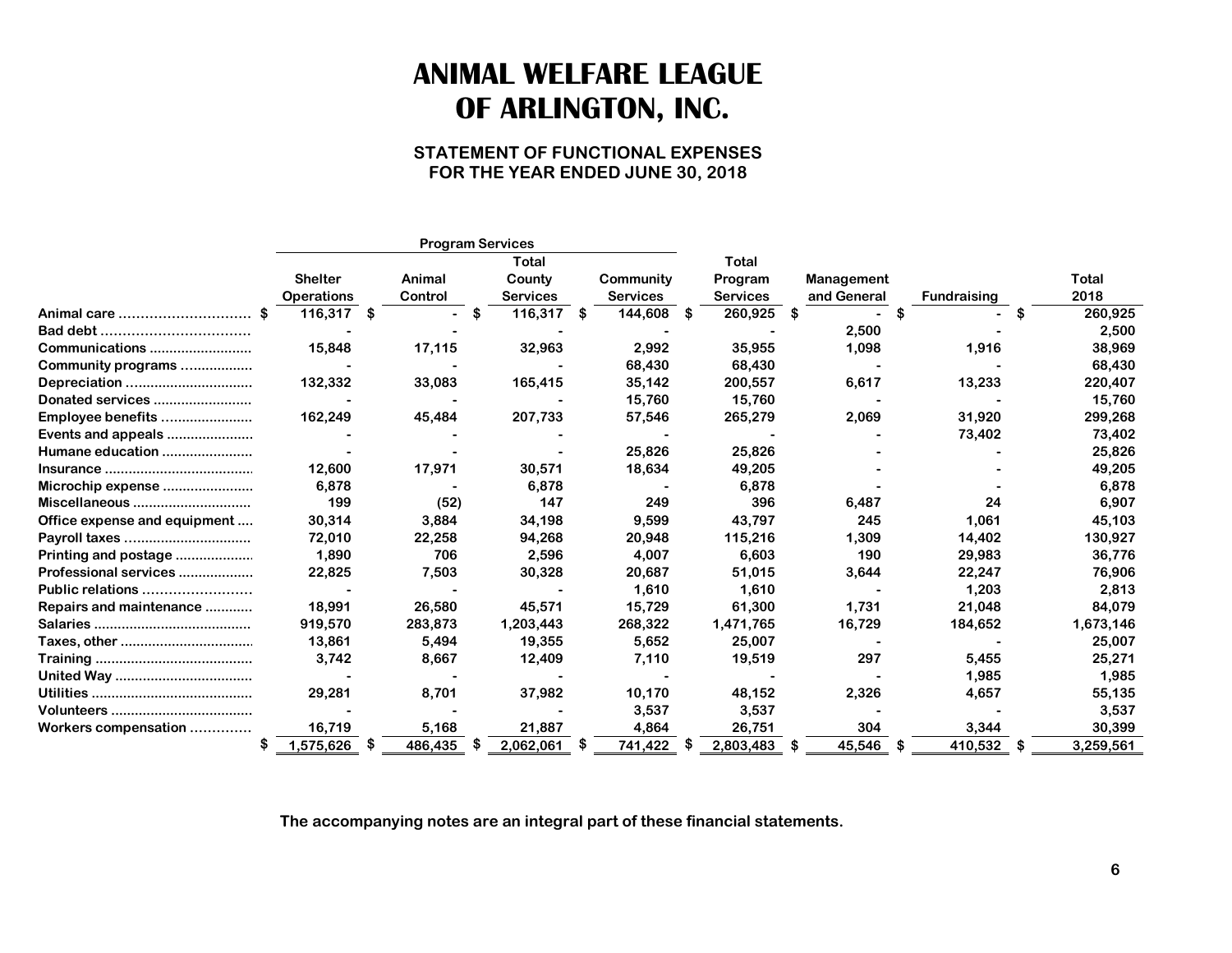### **STATEMENTS OF CASH FLOWS FOR THE YEARS ENDED JUNE 30, 2019 AND 2018**

|                                                                                                          | 2019              | 2018        |
|----------------------------------------------------------------------------------------------------------|-------------------|-------------|
| <b>CASH FLOWS FROM OPERATING ACTIVITIES</b>                                                              |                   |             |
| Cash received from the County of Arlington and others  \$                                                | 3,758,695 \$      | 3,716,368   |
|                                                                                                          | 374,022           | 250,430     |
|                                                                                                          | (3,519,116)       | (3,030,326) |
| Net Cash Provided By (Used In) Operating Activities                                                      | 613,601           | 936,472     |
| <b>CASH FLOW FROM INVESTING ACTIVITIES</b>                                                               |                   |             |
|                                                                                                          | (380, 324)        | (31,090)    |
| Proceeds from disposition of property and equipment                                                      |                   |             |
|                                                                                                          | (1,855,522)       | (1,759,013) |
|                                                                                                          | 1,569,225         | 864,067     |
| Net Cash Provided By (Used In) Investing Activities                                                      | (666, 621)        | (926, 036)  |
| NET DECREASE IN CASH AND CASH EQUIVALENTS                                                                | (53,020)          | 10,436      |
|                                                                                                          |                   |             |
| CASH AND CASH EQUIVALENTS, BEGINNING OF YEAR                                                             | 100,486           | 90,050      |
| CASH AND CASH EQUIVALENTS, END OF YEAR \$                                                                | 47,466 \$         | 100,486     |
| <b>RECONCILIATION OF CHANGE IN NET ASSETS TO NET</b><br>CASH PROVIDED BY (USED IN) OPERATING ACTIVITIES: |                   |             |
|                                                                                                          | 544,280 \$        | 817,036     |
| Adjustments to reconcile change in net assets to net cash                                                |                   |             |
| provided by (used in) operating activities:                                                              |                   | 220,407     |
| Unrealized (gain) loss on investments                                                                    | 227,410<br>16,064 | (209, 946)  |
|                                                                                                          | 1,383             | (45, 347)   |
| Net (gain) loss on disposals of property and equipment.                                                  | 1,564             | 963         |
| Decrease (increase) in:                                                                                  |                   |             |
|                                                                                                          | 1,791             | 94,177      |
|                                                                                                          | (185, 405)        |             |
|                                                                                                          | (99)              | 894         |
|                                                                                                          | (6,624)           | (6, 542)    |
| Increase (decrease) in:                                                                                  |                   |             |
|                                                                                                          | 7,370             | 55,427      |
|                                                                                                          | 6,842             | 26,553      |
|                                                                                                          | (975)             | (17, 150)   |
|                                                                                                          | 69,321            | 119,436     |
| <b>NET CASH PROVIDED BY (USED IN) OPERATING ACTIVITIES \$</b>                                            | 613,601 \$        | 936,472     |
| SUPPLEMENTAL NONCASH ACTIVITIES                                                                          |                   |             |
|                                                                                                          | 15,933 \$         | 15,760      |
| Donated stock used to purchase investments                                                               | 6,426             | 9,652       |
|                                                                                                          | 22,359 \$         | 25,412      |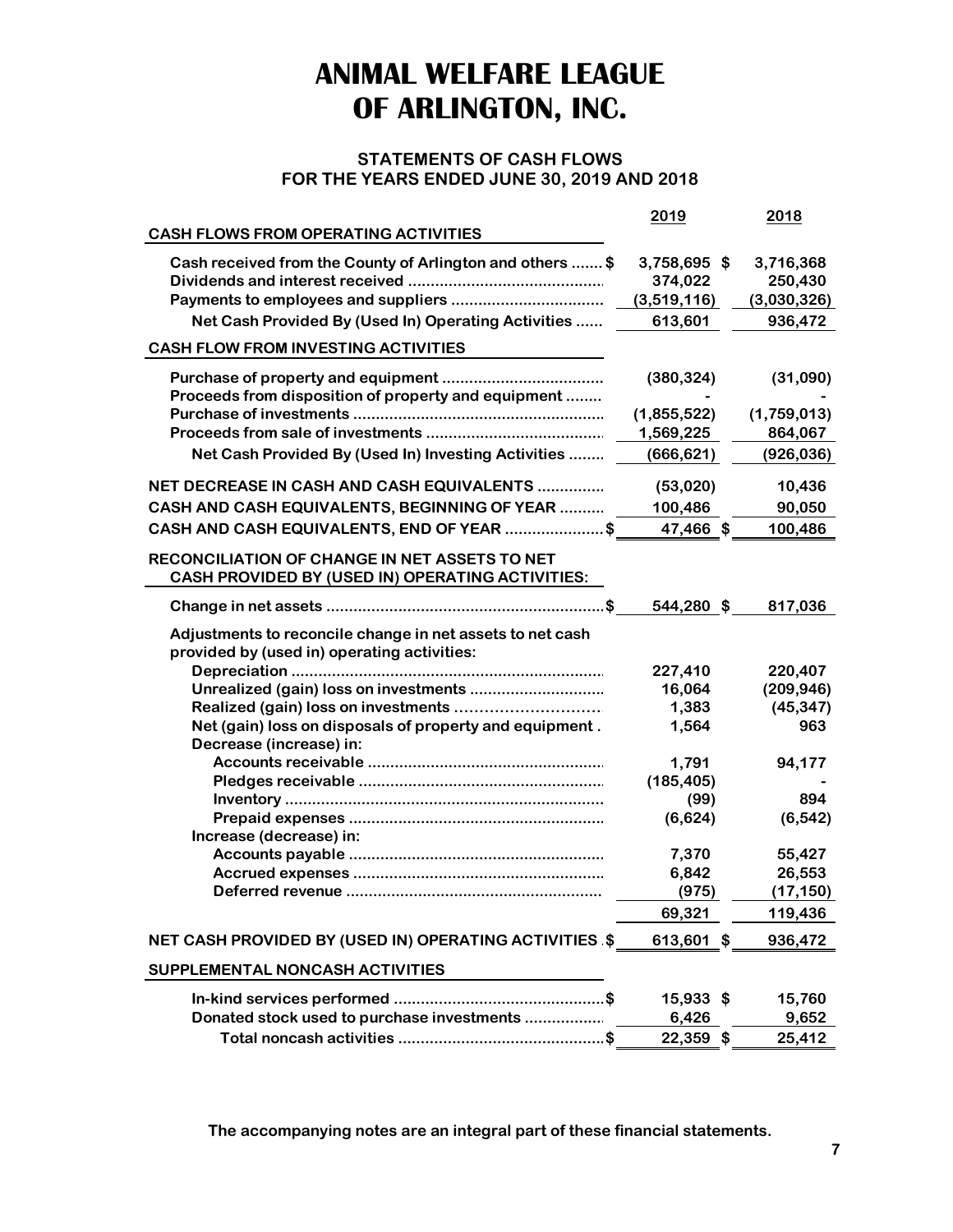**NOTES TO FINANCIAL STATEMENTS JUNE 30, 2019 AND 2018**

#### **NOTE 1 – NATURE OF ACTIVITIES AND SIGNIFICANT ACCOUNTING POLICIES**

**The Animal Welfare League of Arlington, Inc. (the League) is a humane society that was organized and incorporated on May 16, 1944 in the Commonwealth of Virginia. The League was formed for the purpose of providing for abandoned animals for the County of Arlington, Virginia (the County). The League provides contractual services to the County for animal control and sheltering and educates the public on animal issues. These activities are funded primarily through Arlington County appropriations and through contributions.** 

#### **Income Recognition**

**Contributions are recognized when the donor makes a promise to the League that is, in substance, unconditional. All donor-restricted revenue is reported as an increase in temporarily restricted net assets, depending on the nature of the restriction. When a restriction expires, that is, when a stipulated time restriction ends or purpose restriction is accomplished, temporarily restricted net assets are reclassified to unrestricted net assets and reported in the statement of activities as net assets released from restrictions. Contributions that are restricted by the donor are reported as unrestricted net assets if the restrictions are met in the same period the donation is made.** 

**Wills are recorded as bequests revenue when the probate court declares the wills valid and the proceeds are measurable.** 

**Revenue from Arlington County appropriations is recognized when earned.** 

#### **Fair Value of Financial Instruments**

**Accounting principles generally accepted in the United States established a framework for measuring fair value, clarifying the definition of fair value within that framework and expanding disclosure about fair value measurements. U.S. GAAP established a three-tiered fair value hierarchy with Level 1 representing quoted prices for identical assets or liabilities in an active market, Level 2 representing quoted prices for identical assets or liabilities in an active market that is non-active or with other than directly or indirectly observable inputs, and Level 3 representing estimate values based on unobservable inputs. Related disclosures are segregated for assets and liabilities measured at fair value based on the level used within the hierarchy to determine their fair values.** 

**The carrying amounts for cash and cash equivalents, accounts receivable, inventory, prepaid expenses, accounts payable and accrued expenses approximate fair value because of the short-term maturity of these instruments.** 

#### **Estimates**

**The preparation of financial statements requires management to make estimates and assumptions that affect certain reported amounts and disclosures. Actual results could differ from those estimates.** 

#### **Cash and Cash Equivalents**

**For purposes of the statement of cash flows, the League considers all bank accounts, cash on hand and petty cash, not held within their investment portfolio, to be cash and cash equivalents.**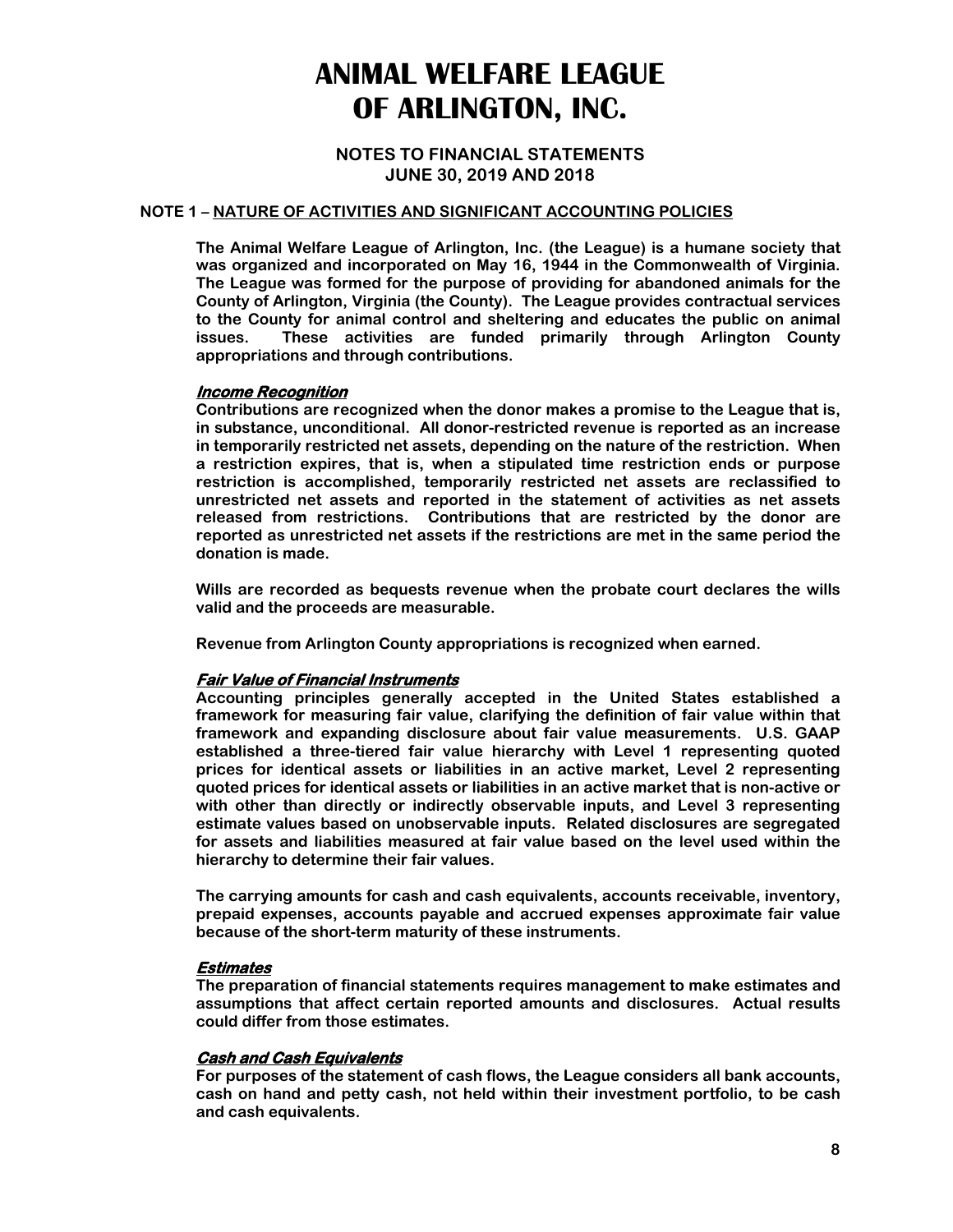#### **NOTES TO FINANCIAL STATEMENTS JUNE 30, 2019 AND 2018**

#### **NOTE 1 – NATURE OF ACTIVITIES AND SIGNIFICANT ACCOUNTING POLICIES, continued**

#### **Accounts and Pledges Receivable**

**Program receivables are recognized when veterinary services are provided. Pledges receivable are recognized when the donor makes a written promise to give to the League that is, in substance, unconditional. The League uses the allowance method for recording bad debt expense. Management periodically reviews the aged receivables and adjusts the allowance to reflect the current estimate of future bad debt expense. The League records a valuation allowance for sponsorship pledges receivable which are intended to benefit future years. The change in valuation allowance is reported as unrestricted support and revenue in the accompanying statement of activities.** 

#### **Inventories**

**Inventories are stated at cost using primarily the first-in, first-out method. Inventories consist principally of items for resale such as collars, leashes, and pet toys.** 

#### **Investments**

**Investments are reflected at fair market value using level 1 valuation methodology and consist of money market accounts held for long-term purposes and mutual funds investing in debt and equity securities. Interest, dividends and realized gains or losses are recorded when earned or sustained. Fluctuations in the market value of the portfolio are recorded as unrealized gains or losses in the accompanying statement of activities. Donated securities are sold upon receipt to establish fair market value.** 

**The League invests in various investment securities which are exposed to various risks such as interest rate, market, and credit risks. Due to the level of risk associated with certain investment securities, it is at least reasonably possible that changes in the values of investment securities will occur in the near term and such changes could materially affect the amounts reported in the statements of financial position.** 

#### **Property and Equipment**

**The League capitalizes property and equipment with a cost of \$1,000 or more. Costs incurred related to future facility renovations are accumulated in property and equipment and not depreciated until the relevant assets are completed and put into operational use. Expenditures for ordinary maintenance and repair items are charged to operations as incurred. Upon sale, or other disposition of property, the cost and the related accumulated depreciation are eliminated from the accounts and any resulting gain or loss is reflected in the change in net assets. Depreciation is provided for under the straight-line method over the estimated useful lives of the assets ranging from 3 to 40 years.** 

#### **Donated Services and Equipment**

**Contributed property and equipment is recorded at fair value at the date of donation. If donors stipulate how long the assets must be used, the contributions are recorded as restricted support. In the absence of such stipulations, contributions of property and equipment are recorded as unrestricted support.**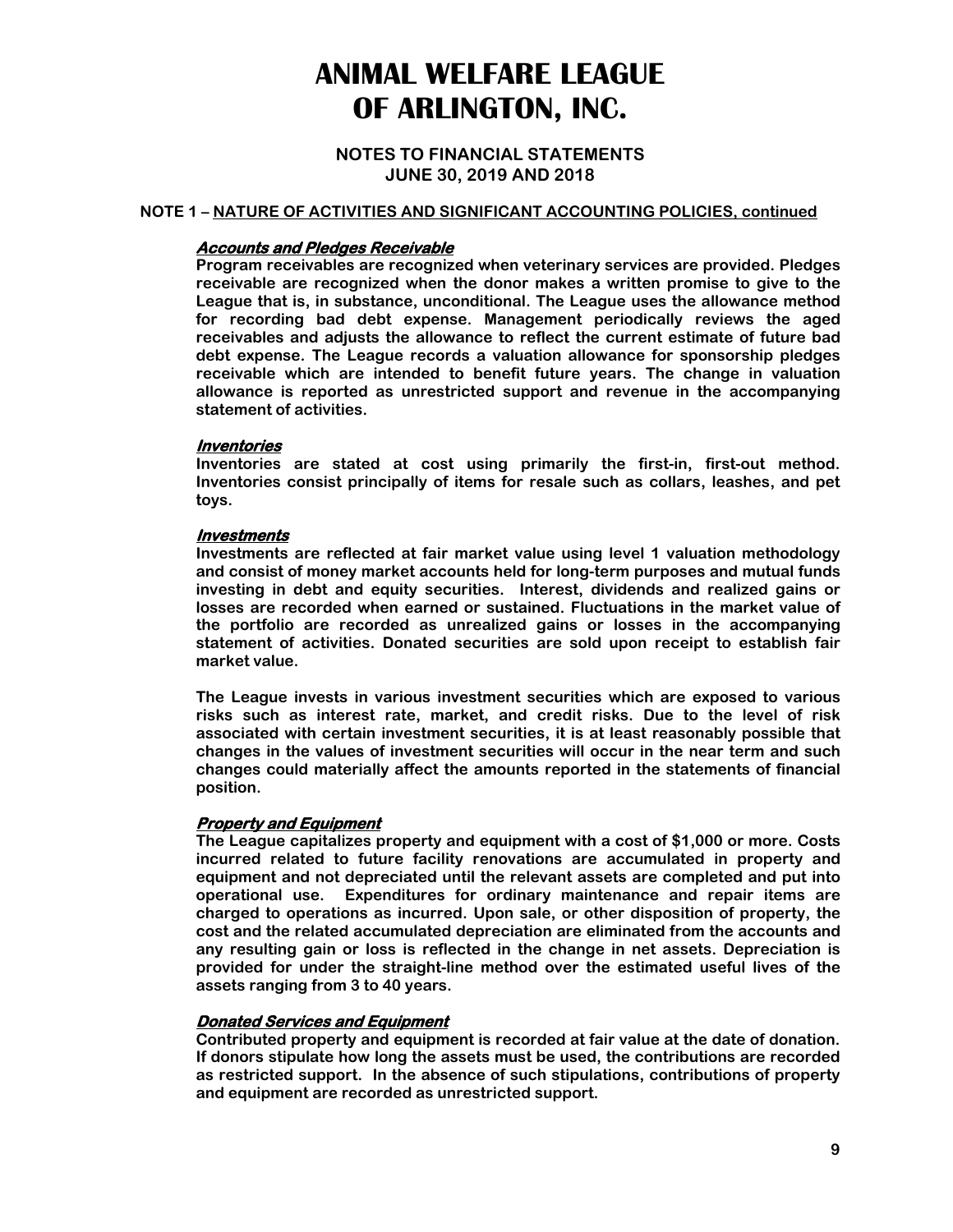**NOTES TO FINANCIAL STATEMENTS JUNE 30, 2019 AND 2018**

#### **NOTE 1 – NATURE OF ACTIVITIES AND SIGNIFICANT ACCOUNTING POLICIES, continued**

**Contributions of donated services that create or enhance non-financial assets, or that require specialized skills, are provided by individuals possessing those skills, and would typically need to be purchased if not donated, are recorded at their estimated fair market value as of the date of the donation. Donated services reflected in the accompanying financial statements include the value of donated veterinary, grooming and photography services used as part of the League's community services program.** 

#### **Classes of Assets**

**To ensure the observance of limitations and restrictions placed on the use of resources available to the League, resources for various purposes are classified for accounting purposes into classes established according to their nature and purpose as follows:** 

**Net assets without donor restrictions – Net assets that are not subject to donor-imposed restrictions and may be expended for any purpose in performing the primary objectives of the organization. These net assets may be used at the discretion of the League's management and the board of directors.** 

**Net assets with donor restrictions - Net assets subject to stipulations imposed by donors, and grantors. Some donor restrictions are temporary in nature; those restrictions will be met by actions of the League or by the passage of time. Other donor restrictions are perpetual in nature, whereby the donor has stipulated the funds be maintained in perpetuity. Donor restricted contributions are reported as increases in net assets with donor restrictions. When a restriction expires, net assets are reclassified from net assets with donor restrictions to net assets without donor restrictions in the statements of activities.** 

#### **Income Taxes**

**The League is a non-profit organization exempt from federal income taxation under Section 501(c)(3) of the Internal Revenue Code and classified as other than a private foundation.** 

**Management has evaluated the League's tax positions and concluded that the League has taken no uncertain tax positions that require adjustment to the financial statements. With few exceptions, federal and state information returns for years prior to 2015 are no longer subject to examination by tax authorities.** 

#### **New Accounting Pronouncement**

**On August 18, 2016, FASB issued ASU 2016-14, Not-for-Profit Entities (Topic 958) – Presentation of Financial Statements of Not-for-Profit Entities. The update addresses the complexity and understandability of net asset classification, deficiencies in information about liquidity and availability of resources, and the lack of consistency in the type of information provided about expenses and investment return. The League has adjusted the presentation of these statements accordingly. The ASU has been applied retrospectively to all periods presented.**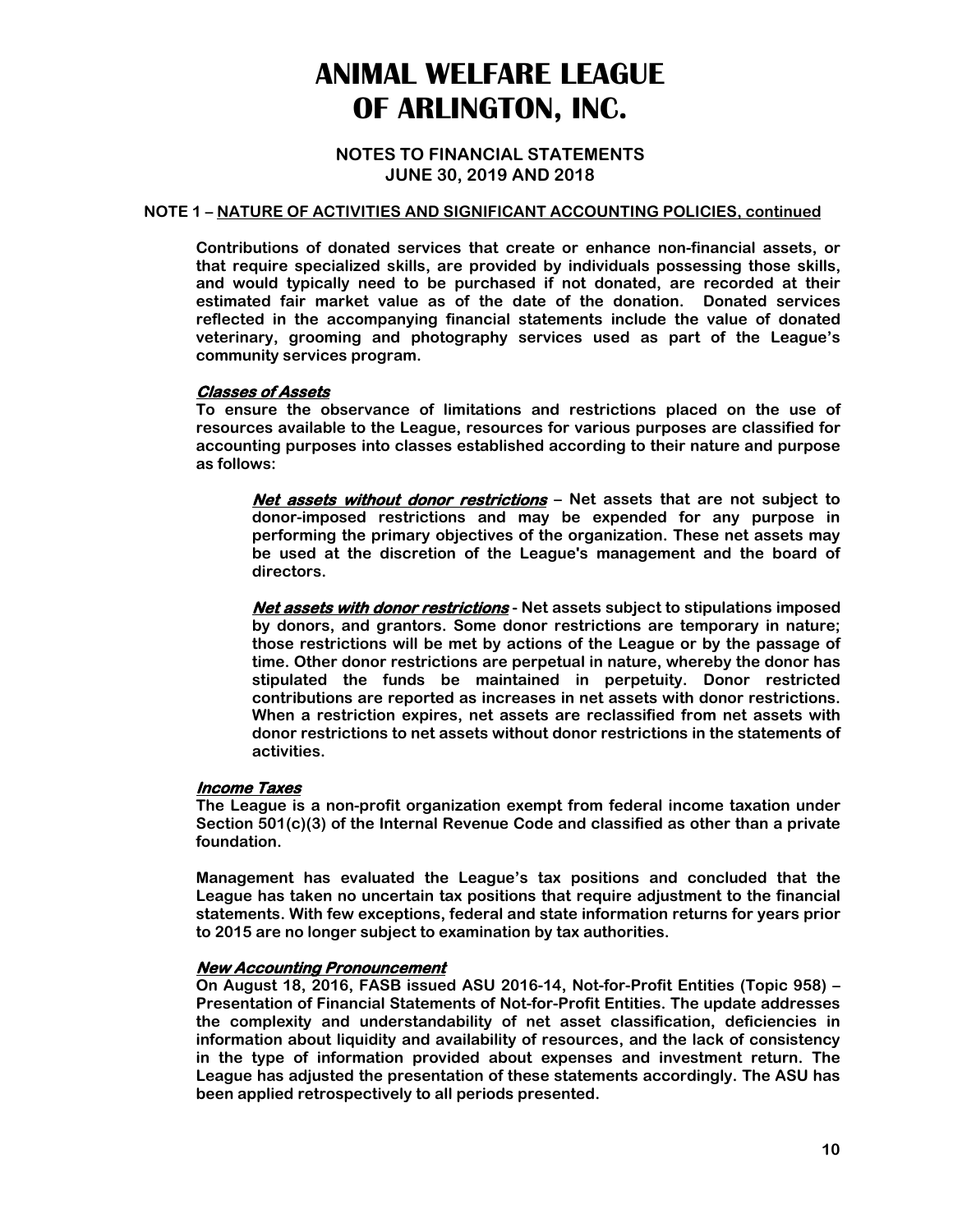**NOTES TO FINANCIAL STATEMENTS JUNE 30, 2019 AND 2018**

#### **NOTE 2 – ACCOUNTS AND PLEDGES RECEIVABLE**

| Accounts receivable is summarized as follows as of June 30: |       |       |
|-------------------------------------------------------------|-------|-------|
|                                                             | 2019  | 2018  |
|                                                             | 207   | 247   |
|                                                             | 1,342 | 3,300 |
|                                                             |       |       |
|                                                             | 207   |       |
|                                                             |       |       |
|                                                             | 1.756 |       |

| Pledges receivable total the following at June 30: |            |                          |
|----------------------------------------------------|------------|--------------------------|
|                                                    | 2019       | 2018                     |
|                                                    | 185,405 \$ |                          |
| Less: allowance for doubtful collections           |            |                          |
|                                                    | -          | $\overline{\phantom{0}}$ |
|                                                    | 185,405 \$ | -                        |
|                                                    |            |                          |

**There was no bad debt expense for the years ended June 30, 2019 and 2018.** 

#### **NOTE 3 - INVESTMENTS**

**Investments are carried at fair value based on quoted prices in active markets (all Level 1 measurements) and consist of the following at June 30:** 

| 2019    | 2018                   |
|---------|------------------------|
|         |                        |
| 203.805 | 841.308                |
|         | 6,250,750 \$ 5,981,900 |

**Investment income, which is reported as unrestricted income net of related investment expenses in the statement of activities, is comprised of the following for the years ended June 30:**

|   | 2019         | 2018      |
|---|--------------|-----------|
|   | 374,022 \$   | 250,430   |
|   | (1, 383)     | 45.347    |
|   | (16,064)     | 209,945   |
|   | (40, 224)    | (37, 971) |
| S | $316,351$ \$ | 467.751   |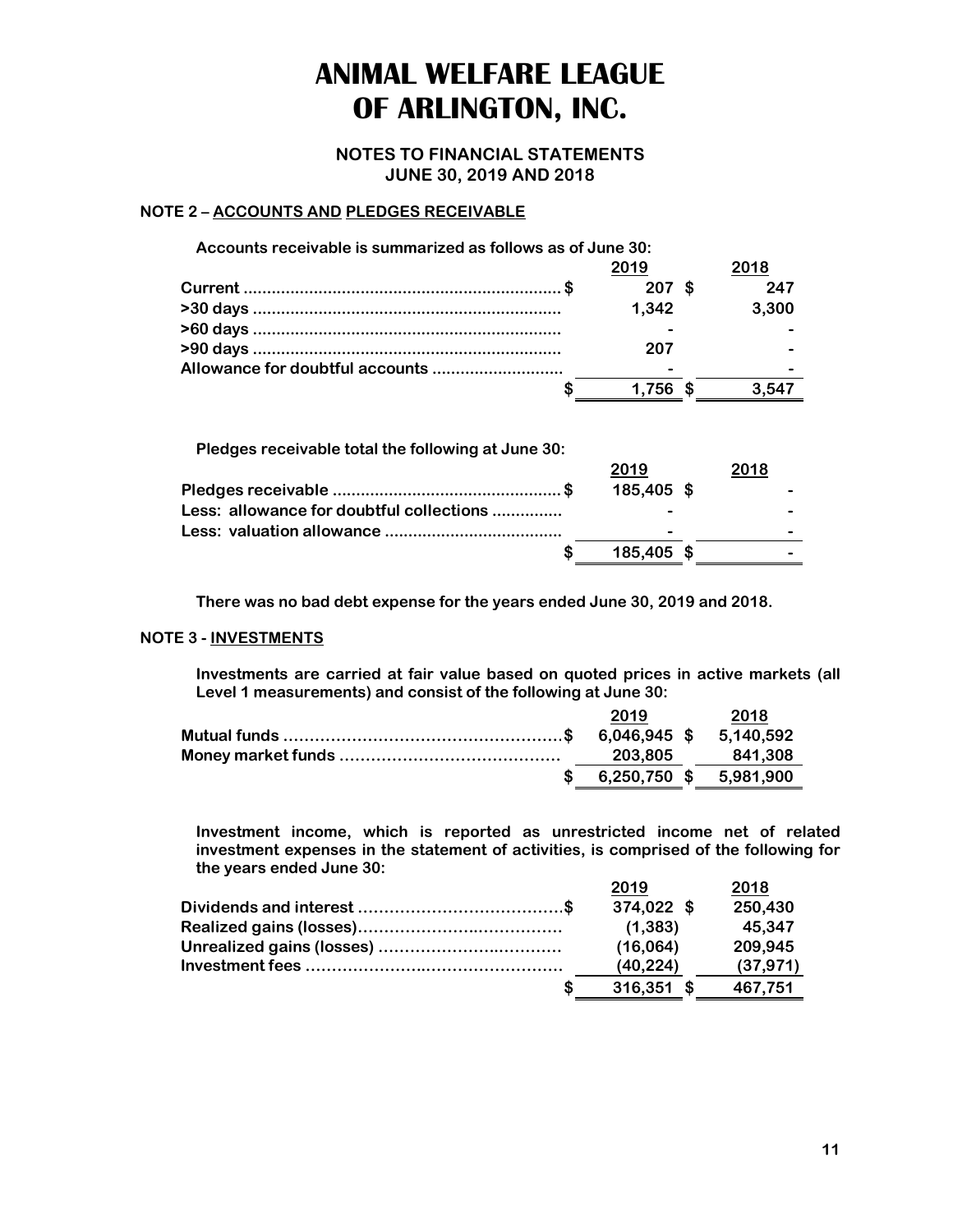#### **NOTES TO FINANCIAL STATEMENTS JUNE 30, 2019 AND 2018**

#### **NOTE 4 –AVAILABILITY AND LIQUIDITY OF RESOURCES**

**The League's financial assets available for general expenditure, that is, without donor restrictions limiting their use, within one year of the statement of financial position, are as follows:** 

|                                                             | 47,466    |
|-------------------------------------------------------------|-----------|
|                                                             | 1,756     |
|                                                             | 185,405   |
|                                                             | 4,077,499 |
| Net Financial Assets Available Within One Year \$ 4,312,126 |           |

**As part of liquidity management, the League has a policy to structure its financial assets to be available as general expenditures, liabilities, and other obligations come due. In addition, as part of liquidity management, the League invests cash in short-term investments, including money market accounts, stocks, and exchange traded funds. The League's financial assets available at June 30, 2019 are sufficient to cover all of its obligations.** 

#### **NOTE 5 – PROPERTY AND EQUIPMENT**

**Property and equipment at cost, and related accumulated depreciation, at June 30 is comprised of the following:** 

| 2019         | 2018        |
|--------------|-------------|
| 4,585,334 \$ | 4,320,399   |
| 102,059      | 94,605      |
| 275,198      | 248,371     |
| 218,332      | 208,069     |
|              | 4,990       |
| 5,180,923    | 4,876,434   |
| (2,503,667)  | (2,350,528) |
| 2,677,256    | 2,525,906   |

**Depreciation expense for the years ended June 30, 2019 and 2018 totaled \$227,410 and \$220,407, respectively.** 

**Trucks and autos with a net carrying value of \$108,134 were acquired over time with funds received from the County which will revert to the County upon termination of the County contract. See Note 12.** 

#### **NOTE 6 – BOARD DESIGNATED NET ASSETS**

**Included in unrestricted net assets are certain funds which The Board has segregated and designated for general repairs and maintenance and replacement of equipment in the League's building (Building Fund) and for supporting the expansion or improvements of the animal shelter and/or other facilities operated by the League (Capital Fund).**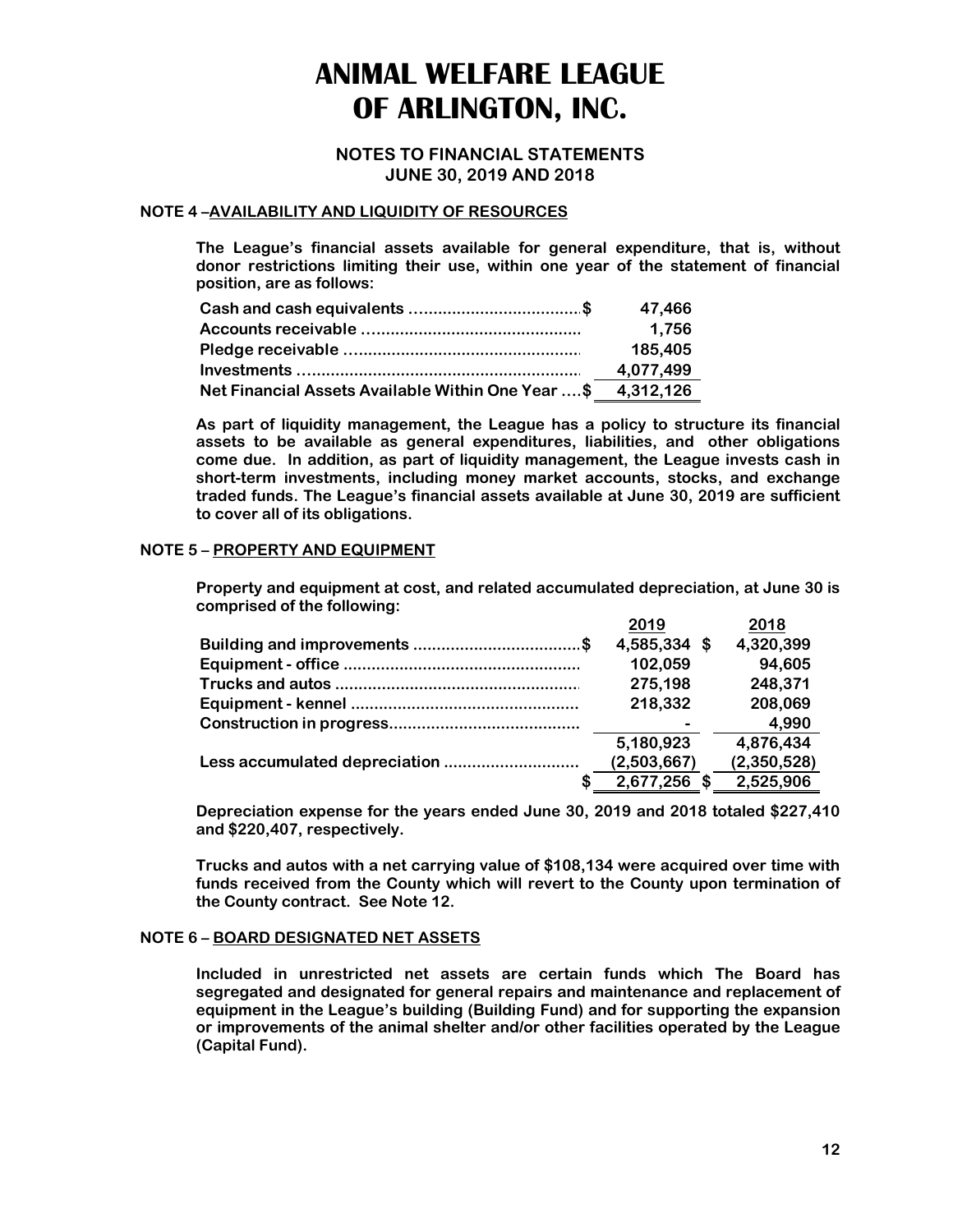**NOTES TO FINANCIAL STATEMENTS JUNE 30, 2019 AND 2018**

#### **NOTE 6 – BOARD DESIGNATED NET ASSETS, continued**

**Designated funds consisted of the following at June 30:** 

| 2019                   | 2018      |
|------------------------|-----------|
|                        | 1.384.430 |
| 589.754                | 1.024.445 |
| 1,999,040 \$ 2,408,875 |           |

#### **NOTE 7 – NET ASSETS WITH DONOR RESTRICTIONS**

**Net assets with donor restrictions consist of various funds specifically devoted to promoting medical care to animals and educating the public, as follows:** 

- **1. The AWLA TNR program covers the cost of spaying, neutering and rabies vaccinations for feral cats in Arlington County and the City of Falls Church.**
- **2. The Bob Ragan Humane Education Fund provides financial support for League staff to visit schools, scout troops, and many other community organizations to provide guidance on pet overpopulation, responsible pet ownership, preparing pets for a new baby, bite prevention, coexisting with urban wildlife and many other important issues affecting animals and people in the Arlington community.**
- **3. The Healthy Pet Funds are to be used to provide treatment of medical ailments to make animals adoptable as well as provide enrichment in the form of behavioral training or environmental upgrades. The cost of treatment must be outside of the scope of our normal animal medical and behavioral expenses.**
- **4. The Low Cost Spay/Neuter Fund seeks to reduce pet overpopulation by providing low-cost spay and neuter surgery to pets whose owners cannot afford them.**
- **5. The Ross Roberts Veterinary Assistance Fund provides small contributions to pet owners in order to assist in payment for veterinary fees.**
- **6. The Ross Roberts Kitten Care Fund supports neonatal kitten care training for volunteers and the public. Funds are also used for capital improvements, consultants, equipment and supplies to operate a neonatal kitten nursery.**
- **7. Temporarily restricted grant funds are used to provide access to low cost veterinary care, behavioral advice and pet wellness resources. Funds are also used to fulfill the requirements of grants received from Maddie's Fund, Best Friends Animal Society and Banfield Charities.**
- **8. The Jean M. Senior Pet Fund provides funds to be used to reimburse adopters for medical and behavioral treatment for designated animals after they have been adopted for a set period.**
- **9. The Capital Improvement Fund will be used to make capital improvements to the League facility as designated by the donor.**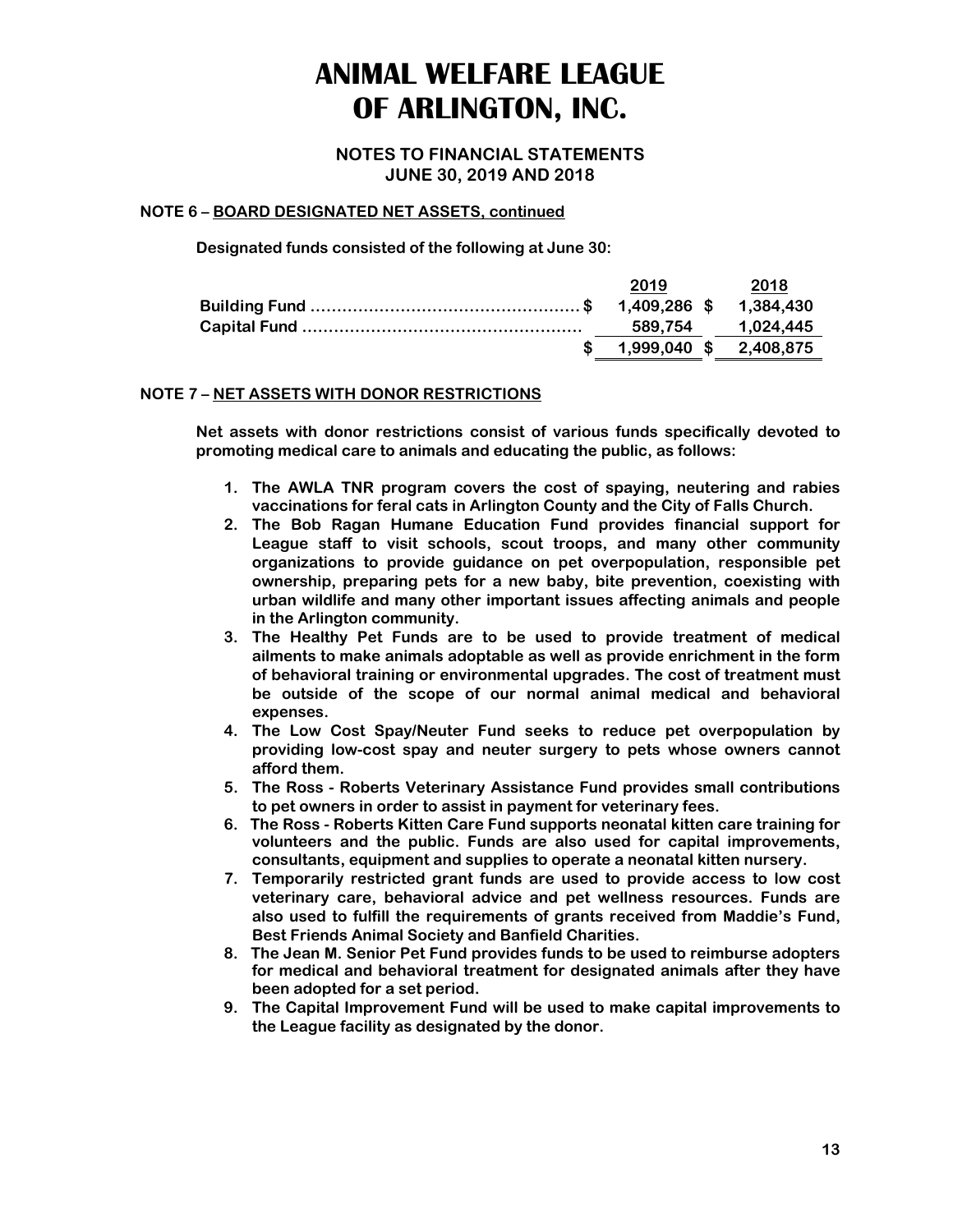**NOTES TO FINANCIAL STATEMENTS JUNE 30, 2019 AND 2018**

#### **NOTE 7 – NET ASSETS WITH DONOR RESTRICTIONS, continued**

**Net assets with donor restrictions at June 30 consist of the following:** 

|                                           | 2019       | 2018    |
|-------------------------------------------|------------|---------|
|                                           | $7.486$ \$ | 10.239  |
| Bob Ragan Humane Education Fund           | 20.140     | 13,060  |
|                                           | 101,255    | 126,870 |
| Low Cost Spay/Neuter Fund                 | 13,815     | 13,873  |
| Ross - Roberts Veterinary Assistance Fund | 24,875     | 35,192  |
| Ross - Roberts Kitten Care Fund           | 20,762     | 18,989  |
| Temporarily Restricted Grants             | 34,940     | 23,484  |
|                                           | 174.211    | 193,398 |
|                                           |            | 735     |
|                                           | 397,484    | 435,839 |

#### **NOTE 8 – LEASES**

**Under a lease signed in January 1997, the County allowed the League to construct, operate, and maintain a building and related structures to be used as an animal control and adoption center on a portion of the County property, rent free, over thirty years. The lease is renewable every 10 years until the expiration of the final lease term in 2027. After the expiration of the final lease term, the League's tenancy on the land will be on a month-to-month basis. The County reserves the right to refuse to recognize such month-to-month tenancy and to seek the League's eviction from the property. Upon termination of the lease agreement, the County shall pay to the League the depreciated base cost of the improvements erected on the property following the start of the lease. The League plans to enter into a new lease agreement with the County upon expiration of the final lease term in 2027.** 

**The fair value of the rent attributable to the property cannot be reasonably estimated, and accordingly has not been reflected in the accompanying financial statements. The League must, at its own cost and expense, provide public liability insurance for as long as the agreement remains in effect.** 

#### **NOTE 9 – SPECIAL EVENTS**

**Special fundraising events are reflected net of costs in the statements of activities. Gross revenues and expenses for the years ended June 30 are as follows:** 

| 2019       | 2018     |
|------------|----------|
| 173.904 \$ | 145.087  |
| (74.608)   | (50.354) |
| 99.296 \$  | 94.733   |

#### **NOTE 10 – EXPENSE ALLOCATION**

**The costs of providing the various programs and other activities have been summarized on a functional basis in the statement of functional expenses. Accordingly, certain costs have been allocated among the program, general and administrative and fundraising activities based on level of effort. Such allocations are determined by management on an equitable basis.**